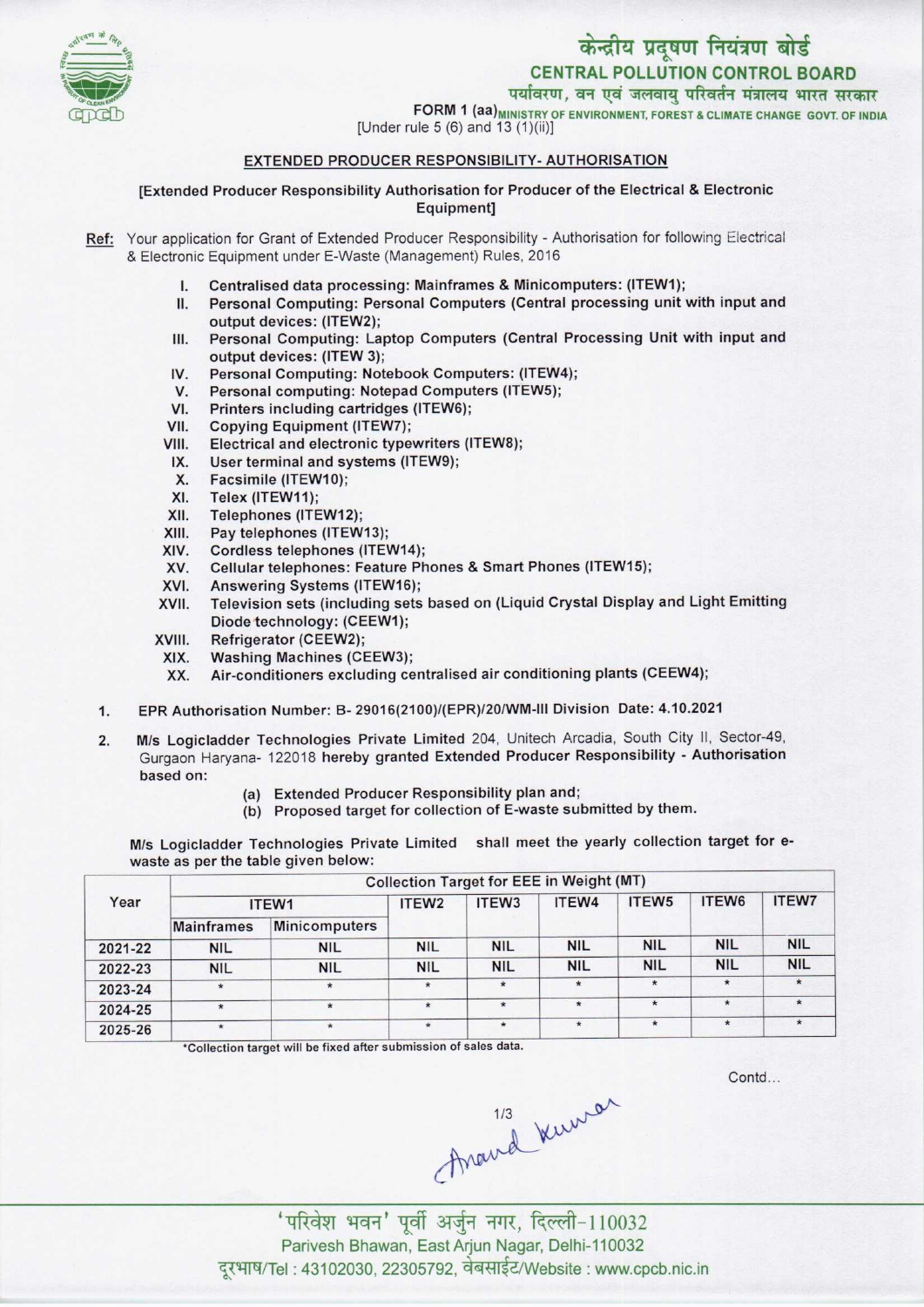

From pre page.....

| ITEW8      | ITEW9      | ITEW10     | ITEW11     | ITEW12     | ITEW13     | ITEW14                | ITEW15                                                                                            |                                     |  |  |
|------------|------------|------------|------------|------------|------------|-----------------------|---------------------------------------------------------------------------------------------------|-------------------------------------|--|--|
|            |            |            |            |            |            |                       | Feature<br><b>Phones</b>                                                                          | <b>Smart</b><br><b>Phones</b>       |  |  |
|            |            | <b>NIL</b> | <b>NIL</b> | <b>NIL</b> | <b>NIL</b> |                       |                                                                                                   | <b>NIL</b>                          |  |  |
| <b>NIL</b> | <b>NIL</b> | <b>NIL</b> | <b>NIL</b> | <b>NIL</b> |            |                       |                                                                                                   | <b>NIL</b>                          |  |  |
| $\star$    | $\star$    | $\star$    | $\star$    | $\star$    | $\star$    |                       |                                                                                                   |                                     |  |  |
| $\star$    | $\star$    |            |            |            |            |                       |                                                                                                   | $\star$                             |  |  |
|            |            |            |            |            |            |                       | $\star$                                                                                           | $\star$                             |  |  |
| $\star$    | $\star$    | $\star$    | $\star$    | $\star$    | $\star$    | $\star$               | $\star$                                                                                           | $\star$                             |  |  |
|            | NIL-       | <b>NIL</b> | $\star$    | $\star$    | $\star$    | <b>NIL</b><br>$\star$ | <b>Collection Target for EEE in Weight (MT)</b><br><b>NIL</b><br><b>NIL</b><br>$\star$<br>$\star$ | <b>NIL</b><br><b>NIL</b><br>$\star$ |  |  |

'Collection target will be fixed after submission of sales data.

| Year    |                    |            | <b>Collection Target for EEE in Weight (MT)</b> |                   |            |
|---------|--------------------|------------|-------------------------------------------------|-------------------|------------|
|         | ITEW <sub>16</sub> | CEEW1      | CEEW <sub>2</sub>                               | CEEW <sub>3</sub> | CEEW4      |
| 2021-22 | <b>NIL</b>         | <b>NIL</b> | <b>NIL</b>                                      | <b>NIL</b>        | <b>NIL</b> |
| 2022-23 | <b>NIL</b>         | <b>NIL</b> | <b>NIL</b>                                      | <b>NIL</b>        | <b>NIL</b> |
| 2023-24 | $\mathbf{r}$       | $\star$    |                                                 | $\star$           | $\star$    |
| 2024-25 | $\star$            | $\star$    | $\star$                                         | $\star$           | $\star$    |
| 2025-26 | $\star$            |            | $\star$                                         |                   |            |

'Collection target will be fixed after submission of sales data.

## The Authorisation shall be valid for a period of five (5) years from date of issue with following  $3<sup>1</sup>$ conditions:

- i. You shall strictly follow the approved Extended Producer Responsibility plan, a copy of which is enclosed herewith as Enclosure-I;
- ii. You shall ensure that collection mechanism or collection Centres are set up or designated as per the details given in the Extended Producer Responsibility plan and that shall be completed before the proposed dates if any in the EPR Plan (list of collection Centres and the toll free numbers for reverse logistics enclosed);
- iii. You shall ensure that all the collected e-waste is channelized to recycler/dismantler M/s E-waste Recyclers India, Shed No.15, Roz ka Meo Industrial Area , Nuh, Haryana and records shall be maintained at recycler/dismantler and your end;
- iv. You shall maintain records, in Form-2 of these Rules, of e-waste and make such records available for scrutiny by Central Pollution Control Board;
- v. You shall file annual returns in Form-3 to the Central Pollution Control Board on or before 30th day of June following the financial year to which that returns relates.
- vi. General Terms & Conditions of the Authorisation:
	- a.The authorisation shall comply with provisions of the Environment (Protection) Act, <sup>1986</sup> and the E-waste (Management) Rules,2016 made there under;
	- b. The authorisation or its renewal shall be produced for inspection at the request of an officer authorised by the Central Pollution Control Board;<br>  $\frac{1}{2}$ <br>  $\frac{2}{3}$ authorised by the Central Pollution Control Board;

Contd...